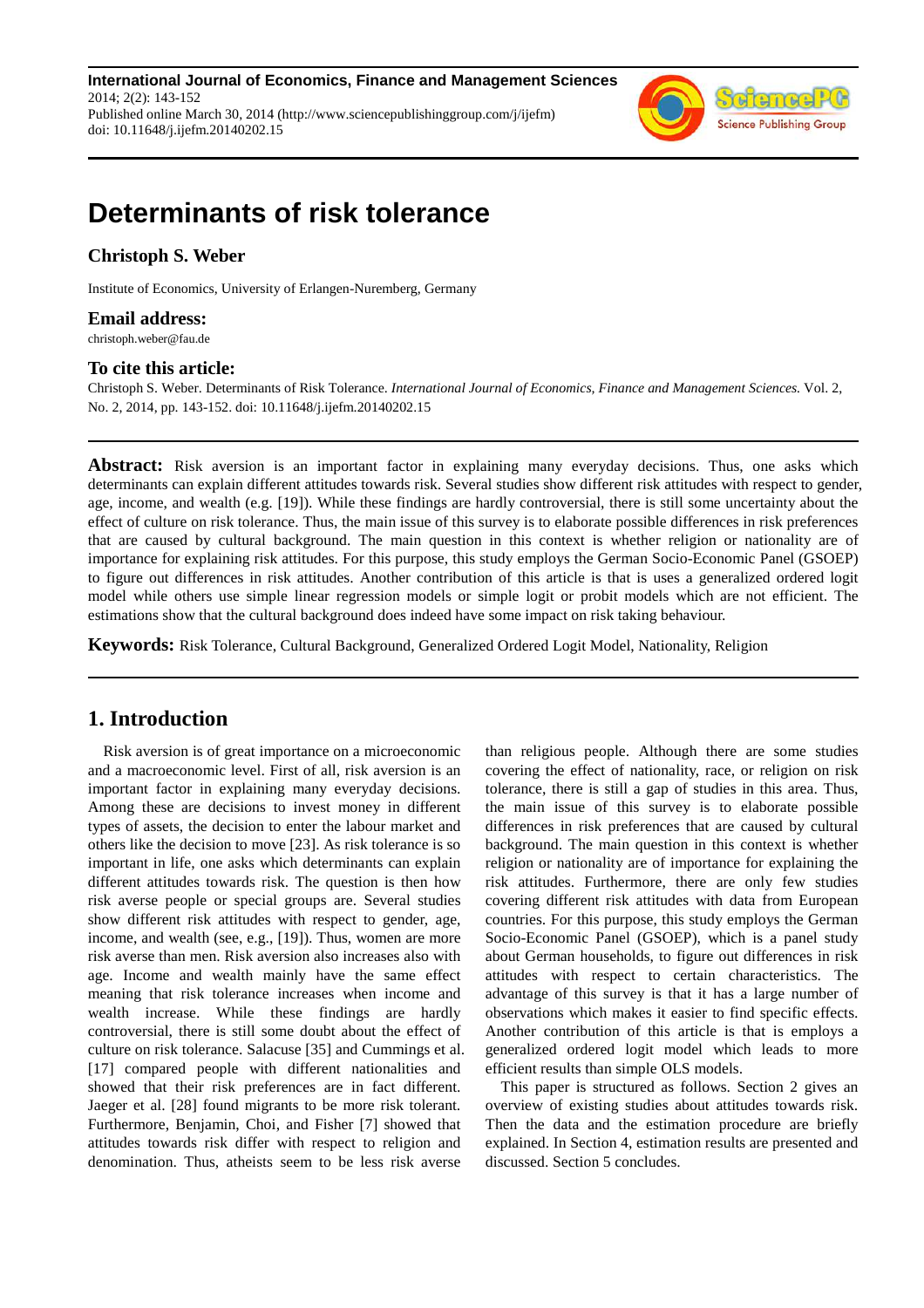## **2. Literature Review**

Some aspects of risk preferences have already been covered. The role of gender, in particular, has been analysed several times. Many studies have shown that women are generally more risk averse than men (e.g. [4, 12]) or, indeed, have different risk preferences (e.g. [16]). Other studies expand the gender issue with studies about the role of marital status. In general, married people are risk averters [38]. In married couples, wives are more risk averse than husbands [2]. Besides, risk preferences also differ among individuals who do not have children and those with children. Thus, married individuals with children are more risk averse than individuals without children. Furthermore, single mothers are less risk-seeking than single people without children [22].

Another approach to explain the amount of risk aversion is by considering the factor of age. Risk aversion is usually considered to increase with respect to age. There is indeed some evidence for this hypothesis (e.g. [32, 33]). According to Halek and Eisenhauer [25] elderly individuals are more likely to be risk averse than younger ones. Thus, risk aversion decreases with respect to age up to a certain point and then increases again [12].

Another factor which may influence risk attitudes is education. Several studies have shown the effect of education on risk aversion. According to them, people with higher education are usually less risk averse (e.g. [8]). Thus, more educated people tend be more risk prone than less educated people [36]. The question is where this effect may come from. A common assumption is that this effect is moderated by cognitive ability. In fact, people with lower cognitive ability are greater risk averters [18]. Surprisingly, financial literacy does not affect decisions [14]. Along with gender, age, and education wealth also plays a major role in explaining risk taking behaviour. The way wealth affects risk preferences has, for instance, already been discussed by Arrow [3] who proposed that absolute risk aversion decreases with respect to wealth and relative risk aversion increases with respect to wealth. While decreasing absolute risk aversion is usually supported [29], the hypothesis of increasing relative risk aversion is very controversial. There are several studies showing that relative risk aversion decreases with respect to wealth [13, 34]. However, there are also studies which find constant risk aversion [21]. This is in line with the work of Siegel and Hoban [37] who found evidence for increasing relative risk aversion. On the other hand Brunnermeier and Nagel [11] came up with the conclusion that wealth changes do not influence risk propensity. Nonetheless, the usual assumption nowadays is still that risk tolerance increases as wealth increases. Apart from wealth, income plays a role in risk preferences. People with higher income tend to be less risk averse [40]. Not only does the salary matter, however, but also tenure increases risk tolerance [1]. This may be due to higher job safety.

Previous studies have already partly revealed the role of nationality, ethnicity, and religion on risk preferences. Sung and Hanna [39] showed, for instance, that Blacks and Hispanics in the U.S. are less risk tolerant than whites. In addition, Benjamin, Choi, and Strickland [6] showed that non-immigrant Blacks are more risk averse than immigrant Blacks. Similar to this conclusion, a study by Brown [10] said that Blacks and Hispanics tend to have less stocks, whereas even low-income Whites are more risk tolerant than Blacks and Hispanics at any income level. A study with newer data supports the greater risk aversion among Hispanics, but does not find a significant effect in Blacks [15]. However, Weber and Hsee [43] concluded that culture is not the reason for different risk attitudes with respect to ethnic origin. According to them, the effect only comes from the fact that people from different cultures perceive risk differently. The reason why differences between racial groups are often found could be that ethnicity is confused with other variables such as household size and the number of children [24]. Thus, blacks and Hispanics are only more risk averse because they have larger families.

In addition, nationality matters in the decision-making processes. The behaviour in situations under risks and attitudes towards risk differ among countries. Reasons for that are education, tradition, and negative experiences in the past. For instance, the shareholder ratio in Germany is relatively low while people prefer to save money at savings banks. This might be explained by education and tradition. Salacuse [35] found that, according to their self-assessment, the French, Indians, British, Chinese and US-Americans consider themselves to be highly risk tolerant. Germans take an average position, whilst Brazilians, Mexicans and the Spanish consider themselves to be risk averters. Only the Japanese assess themselves as highly risk averse. A study by Cummings, Harnett, and Stevens [17] indicated that US-Americans are the most risk prone. In this work individuals from Central Europe (in this instance: France, Belgium, Germany, and Great Britain) are more risk averse than Scandinavians, the Spanish, and the Greeks.

Furthermore, recent cross-country comparisons revealed the surprising fact that the Chinese are more risk tolerant than US-Americans [20, 43]. However, the risk aversion of the Chinese is lower in the investment domain only. An explanation for the higher risk tolerance is the "cushion hypothesis", which says that people in a collectivist society expect to get financial help if they need it. Therefore, the Chinese are more risk prone [27]. This finding is supported by an experimental analysis by Wang and Fischbeck [42]. In contrast, a survey based on an earlier wave of the GSOEP [5] concludes that someone's nationality cannot explain his or her risk tolerance. This partly contradicts the effect that migrants are more risk tolerant [25, 28]. The different risk preferences between people with different citizenships can be explained by some other factors. Among these factors are religiousness and religion which have a significant effect on risk aversion. In addition to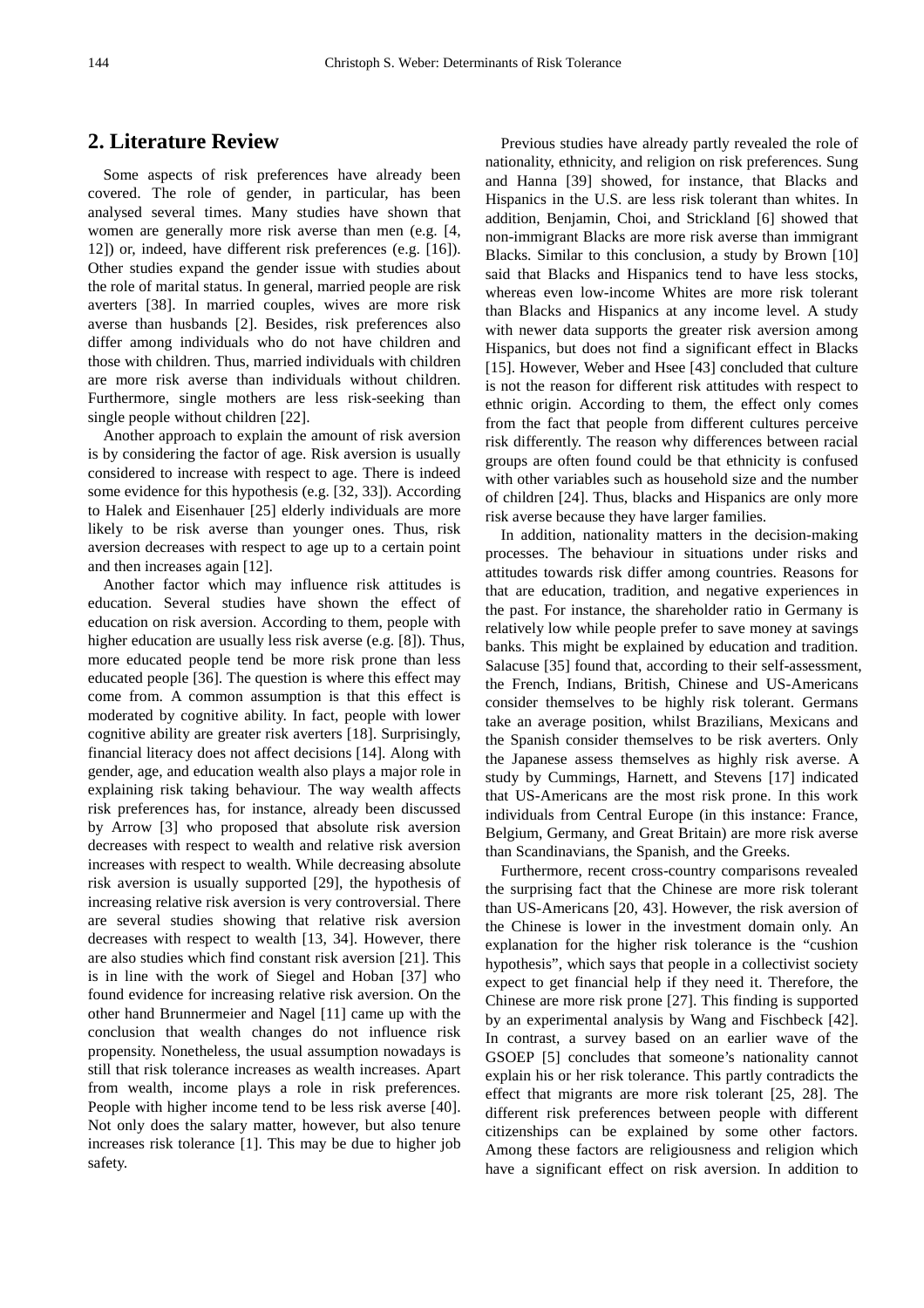previous studies, the findings are not only that religious people are more risk averse than non-religious people, but also that among religious people Christians are less risk averse than Muslims [7]. One explanation for this result is that risk has a very negative meaning in the Islamic context. Thus, actions including risk are forbidden as they are sins according to the Koran. Furthermore, Benjamin, Choi, and Fisher [7] found Catholics to be less risk prone than Protestants and Jews. There are further studies which try to capture the effect of religion and religiousness on risk attitudes. Several studies have already shown that religiousness is linked to risk aversion [26]. In general, religious individuals seem to be more risk-averse than atheists. For instance, firms with a local base in a country with higher religiousness are less willing to take on risk (ibid.). Since being irreligious was a risky behaviour in Western (Christian and Muslim) societies, atheists were more risk prone. In contrast, being irreligious in Eastern (Hindu and Buddhist) societies did not reflect risk-taking behaviour. Therefore, being atheist in these countries is not correlated with risk tolerance [30]. As women are generally said to be more risk averse, the higher level of religiousness among women can also be explained by their risk preferences [31].

Although there are several studies analysing differences in attitudes towards risk with respect to the cultural background, there is still a lack of studies covering this topic with data from European countries. This motivates using the data presented in section 3.1. Furthermore, the literature review showed that there are still some doubts about the effects of several variables. This problem is also addressed by this study.

## **3. Data and Estimation Procedure**

#### *3.1. Data*

In this paper, we use a panel data set provided by the German Institute for Economic Research (DIW). This German Socio-Economic Panel Study (SOEP) was first conducted in 1984. There are 27 waves of the SOEP up to now. This paper uses results from the 2009 questionnaire as this contains some specific questions about risk aversion. The advantage of this data set is that it contains more than 22,000 individuals. Further information about the data set can be found in the article by Wagner, Frick, and Schupp [41].

In total, there are eight different variables covering risk preferences in this data set. The first is the personal willingness to take risks. Participants are asked to selfassess their risk preferences on an 11-point scale with values between 0 (risk averse) and 10 (fully prepared to risks). The exact wording of the question is: "How do you see yourself: Are you generally a person who is fully prepared to take risks or do you try to avoid taking risks?". In addition, there are questions relating to risk taking behaviour in specific situations. Among these is risk tolerance while driving, in financial matters, in sports and leisure, and in occupation. Furthermore, there are questions dealing with willingness to take health risks and risk in trusting other people. The last one asks how much people would like to invest in a game after winning the lottery. We focus on the general willingness to take risks and the willingness to take risks on financial matters as these are the most important in an economic context. The exact wording for the question about risk tolerance in financial matters is: "People can behave differently in different situations. How would you rate your willingness to take risks in the following areas?". Here participants are asked about their risk tolerance in financial matters. Table 1 shows the relative frequencies of answers to the questions about risk tolerance.

*Table 1. Relative Frequencies of Answers to Questions about Risk Tolerance (Source: GSOEP 2009).* 

| <b>Value</b>   | <b>General willingness to</b><br>take risks | <b>Willingness to take risks</b><br>in financial matters |
|----------------|---------------------------------------------|----------------------------------------------------------|
| No Answer      | 0.41                                        | 1.54                                                     |
| $\Omega$       | 9.21                                        | 37.69                                                    |
| 1              | 7.55                                        | 14.03                                                    |
| $\overline{2}$ | 14.48                                       | 15.27                                                    |
| $\overline{3}$ | 16.16                                       | 11.3                                                     |
| $\overline{4}$ | 11.39                                       | 5.75                                                     |
| 5              | 20.06                                       | 7.9                                                      |
| 6              | 9.03                                        | 2.53                                                     |
| 7              | 7.36                                        | 1.96                                                     |
| 8              | 3.41                                        | 1.24                                                     |
| 9              | 0.55                                        | 0.33                                                     |
| 10             | 0.38                                        | 0.46                                                     |

This table shows the proportion of people answering the questions about general risk preferences and risk tolerance in financial matters. Also the proportion of participants who did not answer that question is shown. According to survey about general risk tolerance, more than 30 per cent consider themselves as very risk averse (values of 0, 1, or 2). Around 27 per cent are moderately risk averse (values of 4 or 5) and 20 per cent take an average position (value of 5). 16 per cent of the participants assess themselves as moderately risk prone (values of 6 or 7), while only 4 per cent are highly risk tolerant (values of 8, 9, or 10). The amount of people being highly risk averse is highest in the context of risk taking in financial matters. Thus, more than 66 per cent consider themselves as very risk averse (values of 0, 1, or 2) in this context.

This analysis uses several different independent variables. Among these are gender, marital status, number of children, age, a dummy for a university degree, salary, and wealth as these are routinely included in all estimations of determinants of risk aversion. Furthermore, we use variables for political position, the degree of worries about financial markets, the current health status, a variable covering expectations about the future, the degree of life and income satisfaction, and a dummy for being unemployed and for those who are planning to leave the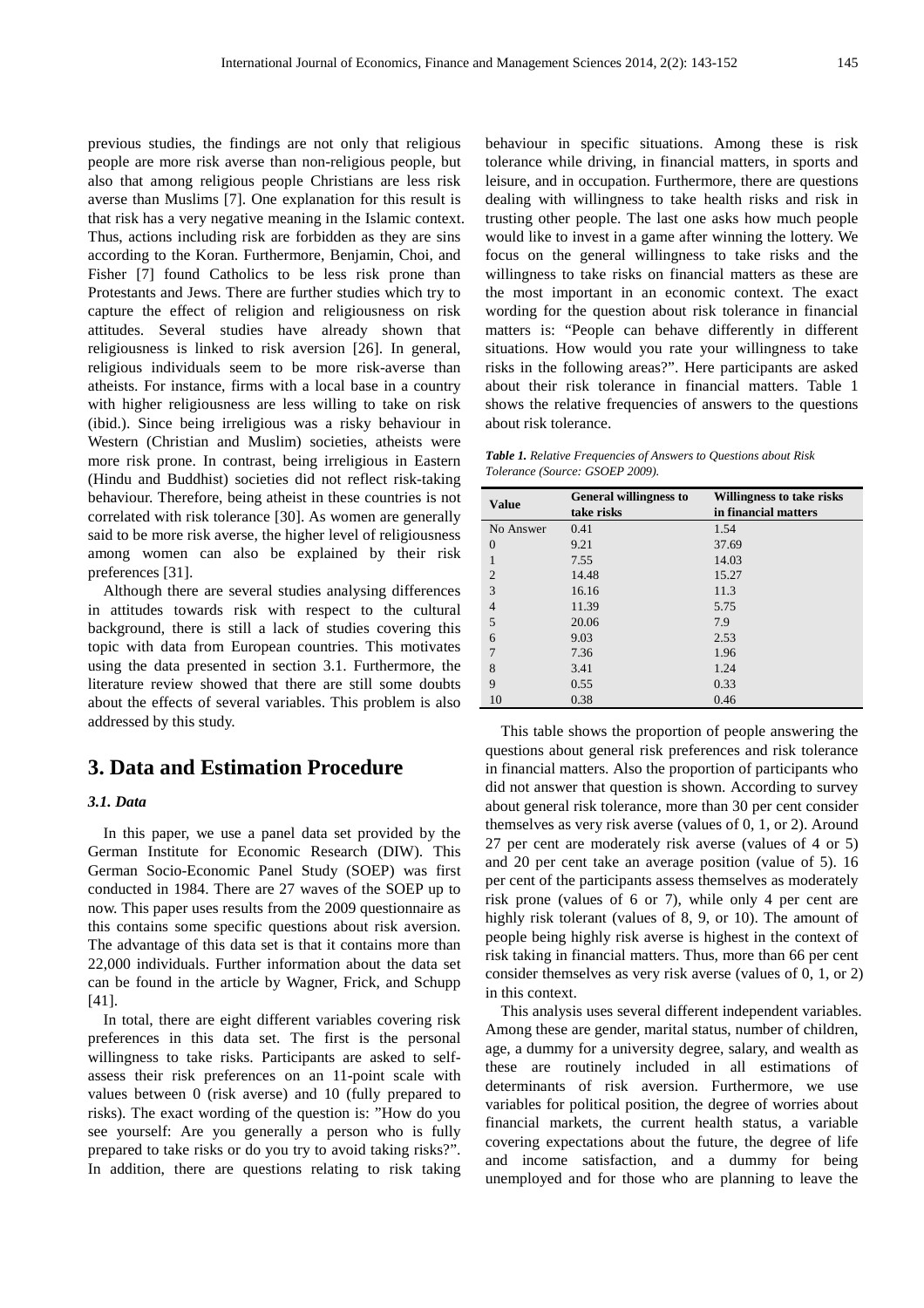labour force in the following two years. As the main question of this study is whether the cultural background influences risk tolerance, we include variables for the nationality, the religion, and the religiousness of an individual participating in this survey. Although it would also be reasonable to cluster participants in regional groups, it is most intuitive to use someone's nationality as explanatory variable. As regions like Eastern Europe are not clearly defined, it would be very arbitrary to add people to groups with different nationalities. Thus, this study uses dummies for nationalities and not for the regional background.

All variables are taken from the 2009 sample with exception of the variables for religion and wealth which are taken from the 2007 sample because these variables were not included in the 2009 sample. As data sets had to be merged, the maximum number of observations decreased to roughly 17,000.

#### *3.2. Estimation Procedure*

The dependent variable in this study is a variable with 11 different possible values. However, we cannot say anything about the differences between two outcomes. The only valid conclusion is to put people in order according to their self-assessment. This means that the dependent variable is an ordinal one. Therefore, it is not useful to use a simple linear regression framework (like, e.g., [5]) as this requires a metric measurement level. The problem is that OLS estimators are not efficient as they do not provide the minimum variance estimator in this context. Furthermore, the standard errors would be biased using an OLS regression. Other papers, therefore, use different techniques like interval regressions [19]. In this paper, we use an ordinal logit model. However, the problem is that a simple ordinal logit model uses the proportional odds assumption. This means that the model has the same coefficients for all values of the dependent variable. This assumption is often violated. A procedure for testing the proportional odds assumption is the Brant Test of parallel regression assumption [9]. Running this test reveals that the assumption is violated for all estimations presented here. A solution to overcome this problem is to use a generalized ordered logit model. In this case, we use the generalized ordered logit model provided by R. Williams [44]. After estimating this model, average marginal effects are computed. However, every model was also estimated using an ordinal logit model. The estimations show very similar results.

## **4. Estimation Results**

In this section, the results of the estimation of the variables that influence risk taking behaviour are presented. As mentioned in the last section, we use a generalized ordered logit model. Since all estimations contain a huge amount of coefficients, we will not discuss every single

value. Thus, the first step is to present and discuss the estimation results with respect to each dependent variable. Then the differences between the estimations are discussed.

First, we take a look at the determinants of the general attitudes towards risk. Results of the estimations are shown in Table 2 and 3. The coefficient of the dummy for women (*Woman*) has the expected effect on risk taking behaviour. Thus, women have a higher probability of being risk averse (values from 0 to 3). On the other hand, they have a lower probability of being risk prone (values from 6 to 9). The same accounts for being married (*Married*). In contrast to previous studies [22], risk tolerance is positively correlated with the number of children (*Children*). However, this study uses a variable for children not living at home while previous studies used the number of children living at home. One explanation might be that parents are only more risk averse if they have young children living at home that they have to care for. If they are old enough to live alone and if they earn their own money, parents can again focus on their own situation. Furthermore, parents might expect that adult children care for them if they have financial problems or if they are in need for care.

As in previous studies, risk propensity decreases with age (*Age*). Elderly individuals are more likely to be very risk averse and less likely to be more risk tolerant. Previous studies showed a correlation between education or cognitive ability and risk tolerance. Thus, a dummy variable for having a university degree (*Uni*) was included. In contrast to other studies [8] higher education did not have explanatory power in this model. Therefore, it is not included in Tables 2 and 3.

On the contrary, income (*Salary*) has the expected effect on attitudes towards risk. Thus, the higher the income, the lower the probability of being very risk averse. Salary significantly decreases the likelihood of being relatively risk neutral or moderately risk prone. In the first model, however, it decreases the likelihood of being relatively riskneutral (value of 5). *Wealth* has, to a large extent, the expected effect. It decreases the probability of being very risk averse and increases the probability of being more risk tolerant (values of 5 and 9). However, the connection between being rich and being moderately (value of 7) or very risk prone (value of 9) is ambiguous. However, these coefficients are significant only at the 10 % level of significance and should therefore not be over-interpreted.

Besides those variables that are routinely included in estimations of risk taking behaviour there are several other variables that matter in this estimation. The first one is a variable which shows how worried respondents are about their finances (*Worries about Finances*). The response is measured on a 3-point scale. The higher the value of this variable is, the smaller the worries are about finances. Therefore, people with large worries about finances have a higher probability of being very risk averse and have a lower probability of being moderately risk averse. On the other hand, people with virtually no worries about finances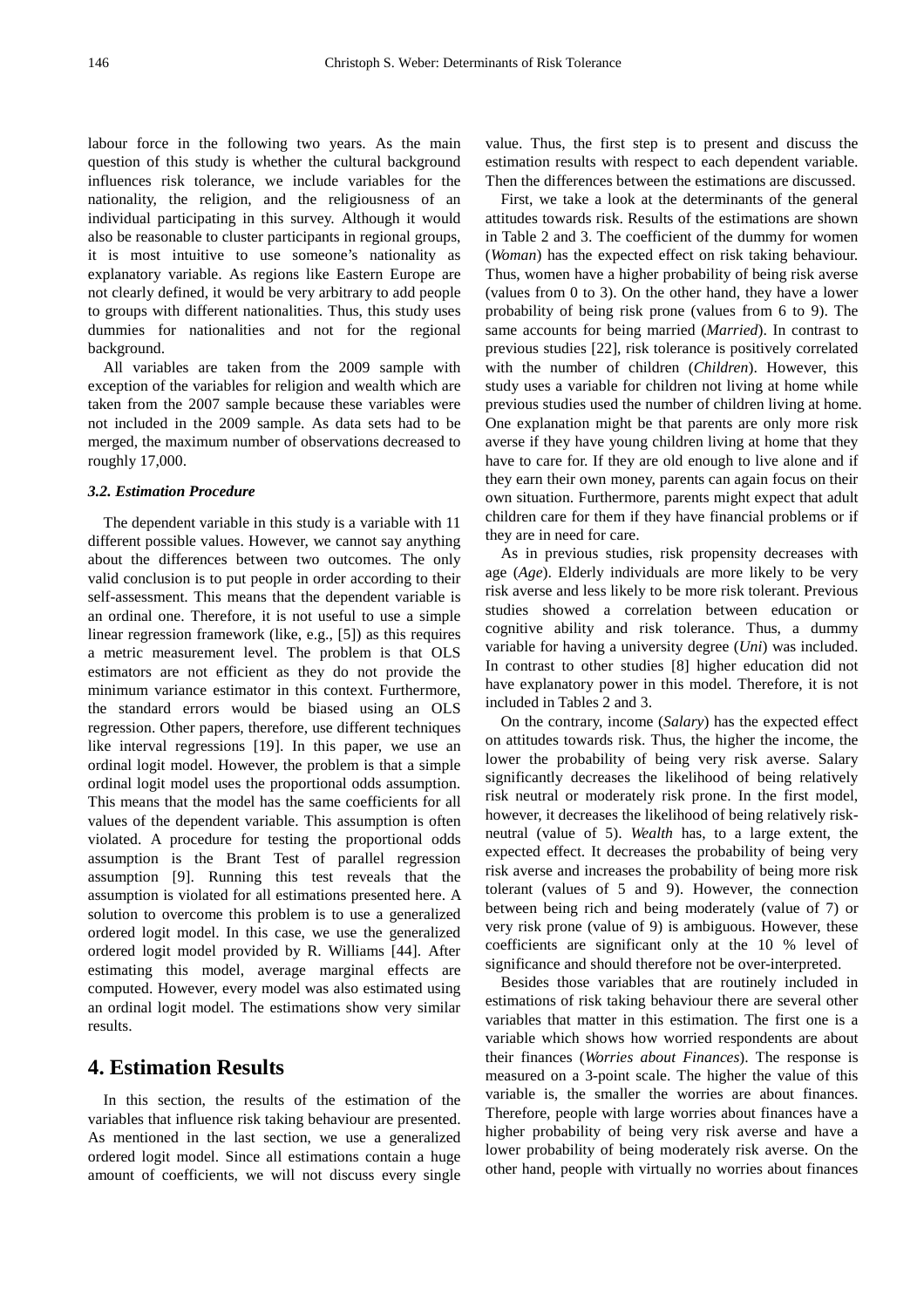are not significantly more likely to be risk prone. In the first model they even are less likely to be very risk prone (value of 9). One explanation might be that if one is not concerned about his future, he or she does not have to behave risky in order to achieve a better situation in the future as the person is already convinced about his or her future perspectives.

| <b>Table 2.</b> Determinants General Willingness to Take Risks 1. |  |  |
|-------------------------------------------------------------------|--|--|
|-------------------------------------------------------------------|--|--|

|                    | <b>General Willingness to Take Risks</b> |                   |                        |                            |                         |               |                         |                         |                       |                       |                       |
|--------------------|------------------------------------------|-------------------|------------------------|----------------------------|-------------------------|---------------|-------------------------|-------------------------|-----------------------|-----------------------|-----------------------|
| <b>Variable</b>    | $\bf{0}$                                 | $\mathbf{1}$      | $\overline{2}$         | 3                          | 4                       | 5             | 6                       | 7                       | 8                     | 9                     | 10                    |
| Woman              | 36.6287***                               | 33.6265***        | 51.7889***             | 14.1364**                  | $-3.0360$               | $-28.5884***$ | $-38.0846***$           | $-42.6988***$           | $-19.2099$            | $-3.9143$             | $-0.6357$             |
| Married            | $-4.4862$                                | 9.8416            | 20.7106**              | 14.8086                    | $-3.1293$               | $-2.7714$     | $-13.8105**$            | $-9.6739*$              | $-8.0364$             | $-1.2605$             | $-1.2699$             |
| Children           | $-14.2300$                               | $-6.5482$         | $-14.9890*$            | $-11.1870$                 | $-20.1939**$            | 21.7013**     | 22.6407***              | 9.9683                  | 6.5423                | 2.8605                | 2.2598                |
| Age                | 2.2694***                                | 1.3000***         | 1.6338***              | $-0.3279$                  | $-0.6137***$            | $-2.0227***$  | $-1.1539***$            | $-1.0119***$            | $-0.1079$             | $-0.0218$             | 0.0228                |
| Salary             | $-0.0000$                                | $-0.0068***$      | 0.0034                 | 0.0003                     | $0.0048*$               | $-0.0052**$   | $0.0064***$             | $0.0033***$             | 0.0026                | 0.0002                | 0.0001                |
| Wealth             | $-0.0001$                                | $-0.0000$         | $-0.0000$              | $-0.0000$                  | $0.0001**$              | $0.0001**$    | $-0.0000$               | $-0.0000$               | 0.0000                | 0.0000                | $-0.0000$             |
| Worries            |                                          |                   |                        |                            |                         |               |                         |                         |                       |                       |                       |
| about              | $-23.3274$                               | $-2.4813$         | 2.2775                 | 15.0574***                 | $-0.0065$               | 10.0187**     | 0.0803                  | 2.7537                  | $-1.6345$             | $-1.7658$             | 0.0228                |
| Finances           |                                          |                   |                        |                            |                         |               |                         |                         |                       |                       |                       |
| Satisfaction       | $-3.5289$                                | $-4.6500***$      | $-1.8570$              | $-3.7077**$                | $-0.9560$               | $-1.6918$     | $3.6056***$             | 7.9951***               | 4.4944                | 0.6883                | $-0.0708$             |
| Current            | 1.1397                                   | 4.3266**          | 9.6468***              | 10.9088***                 | $-6.6899**$             | $-0.9067$     | $-9.3678***$            | $-3.6084*$              | $-3.9882$             | 0.2037                | $-1.2147$             |
| Health             |                                          |                   |                        |                            |                         |               |                         |                         |                       |                       |                       |
| Unemployed         | $-5.6465$                                | $-6.8454$         | 10.6172                | 31.1442**                  | 20.5811*                | $-31.1210**$  | 5.0149                  | 3.5613                  | $-22.5007$            | $-1.9313$             | $-3.0346$             |
| Exit Labour        | $-0.5444$                                | $-0.1296$         | $-0.2578$              | 0.2181                     | $-0.1127$               | 0.0896        | $0.5227***$             | 0.1366                  | 0.0498                | 0.0213                | 0.0096                |
| Force              |                                          |                   |                        |                            |                         |               |                         |                         |                       |                       |                       |
| Political          | 0.4020                                   | $-4.7959***$      | $-8.8499***$           | $-6.1883***$               | 0.3111                  | $6.0454***$   | 6.4985***               | 4.2536***               | 1.776                 | 0.4625                | 0.2705                |
| Attitudes          |                                          |                   |                        |                            |                         | $-71.3463**$  |                         |                         |                       |                       | 996.9604              |
| Turkish<br>Italian | 46.8124<br>12.8180                       | 19.6591<br>7.5954 | 33.2373<br>24.0723     | $-42.5201$<br>$-62.0352**$ | $-19.6670$<br>$-9.0327$ | 29.3666       | 52.7181**<br>$-18.9234$ | $-13.3866$<br>$-9.8398$ | $-6.3593$<br>17.2643  | $-998.9183$<br>6.6709 | 3.6914                |
|                    |                                          |                   |                        | 14.0820                    |                         |               | 6.4817                  |                         | 31.7527               | 15.4225               | 16.2079               |
| Yugoslav           | 49.0602                                  | $-39.6255$        | $-31.6589$             |                            | $-17.9200$<br>30.0135   | 9.5991        | $-68.8976***$           | $-51.9039*$             |                       |                       |                       |
| Greek              | 54.0416                                  | $-50.3868**$      | 65.7576                | $-5.2246$                  |                         | $-4.8824$     |                         | $-3.9050$               | $-12.3178$            | $-6.5567$             | 0 (omitted)           |
| Austrian           | 0.2487                                   | 17.1885           | $-25.3033$             | 84.2712                    | $-103.658***$           | $-12.6057$    | 33.059                  | 12.5105                 | 2.1035                |                       | $-6.3298$ 0 (omitted) |
| Protestant         | $-7.5149$                                | $-7.8281*$        | $-7.2088$              | 2.0007                     | 4.1206                  | 6.4494        | 5.4677                  | 2.7409                  | 2.7421                | $-0.2273$             | $-0.3023$             |
| Atheist            | $-20.1409***$                            | $-16.5295***$     | $-13.4319*$            | $-2.3733$                  | 6.4332                  | 31.8079***    | $-0.0833$               | 12.5429***              | 2.3083                | 0.0675                | $-0.4474$             |
| Muslim             | $-0.8784$                                | 3.1925            | $-7.1698$              | $-7.5583$                  | 10.7915                 | 15.4903       | $-30.8557**$            | 3.9797                  | 8.7611                | 8.3408                | $-2.9248$             |
|                    |                                          |                   | Number of Observations |                            | 17230                   |               | LR chi $2(154)$         | 2942.38                 | Pseudo R <sub>2</sub> |                       | 0.0398                |

Note: The table shows estimation results of a generalized ordered logit model. The values show the average marginal effects of the respective coefficients. All values given in the table are multiplied by 1000. The asterisks indicate whether a coefficient is significantly different from zero at the 10 % (one asterisk), 5 % (two asterisks) or 1 % (three asterisks) significance level.

The degree of life satisfaction (*Satisfaction*) has a similar effect. Participants were asked how satisfied they are with their lives with respect to the last five years. The estimation shows that more satisfied people tend to be less risk averse. Moreover, those individuals with higher degrees of life satisfaction are more likely to be moderately or very risk prone. This is in contrast to Prospect Theory which says that people tend to be risk prone if they are below a subjective reference point (this could be the income level). On the other hand, people tend to be risk averse if they are above this reference point. The results reveal exactly the opposite. Being highly satisfied increases the probability of being risk prone and vice versa. Although we do not know where the reference points for the participants are, we can conclude that people who are highly satisfied are above what they refer to as their reference point.

Current health status (*Current health*) also has some impact on risk attitudes. Participants were asked about their current health status. The higher the value is, the worse the health status is. Thus, a bad health status raises the probability of being risk averse and decreases the probability of being moderately or very risk prone. Furthermore, a dummy for being unemployed (*Unemployed*) is included. The unemployed show a

higher probability of being moderately risk averse and a lower probability of being risk neutral or very risk prone. The overall result of all those variables is that being in an uncomfortable situation (e.g. being unemployed or having a bad health status) leads people to be more risk averse as they might be concerned about potential losses. An alternative explanation might be that people tried risky behaviour in the past and lost and are therefore now both in an unsatisfying situation and also risk averse due to negative experiences.

Moreover, planning to leave occupation in the following two years (*Exit Labour Force*) decreases the probability of being completely risk averse. It also makes it more likely that somebody is moderately risk prone. Furthermore, the political position (*Political Attitudes*) can partly explain attitudes towards risk. People were asked how they self-assess themselves on a left-right scale according to their political attitudes. This variable is measured on an 11-point scale with a value of 1 meaning that an individual says about himself or herself that he or she is completely left-wing. According to their self-assessment, the overall majority of people is neither left wing nor right wing as they have a 4, 5 or 6 on this scale. Roughly ten per cent are moderately right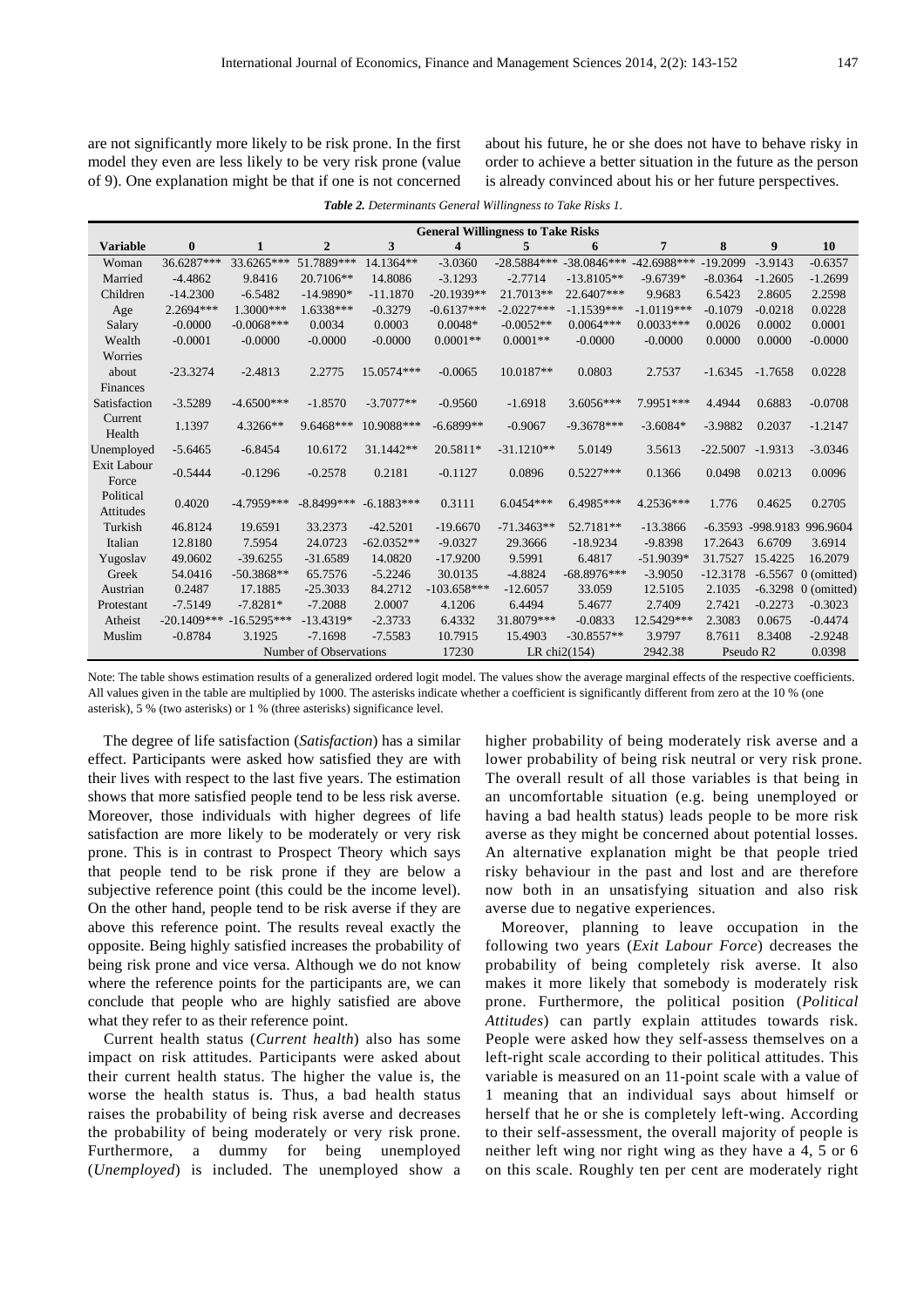and roughly 18 per cent are moderately left. According to the results in Table 2 and Table 3, being more leftwing increases the probability of being very risk averse. In contrast, being less left-wing increases the likelihood of being relatively risk neutral, moderately risk prone and very risk prone. This may be explained by the fact

that the left-wing tend to favour equality in contrast to liberty. Thus, they also dislike situations in which people can achieve unequal results. Consequently, they try to avoid risky choices and favour situations with certain outcomes.

|  |  |  |  | <b>Table 3.</b> Determinants General Willingness to Take Risks 2. |
|--|--|--|--|-------------------------------------------------------------------|
|--|--|--|--|-------------------------------------------------------------------|

|                 | <b>General Willingness to Take Risks</b> |               |                           |              |                         |              |                         |               |                |                    |                           |
|-----------------|------------------------------------------|---------------|---------------------------|--------------|-------------------------|--------------|-------------------------|---------------|----------------|--------------------|---------------------------|
| <b>Variable</b> | $\bf{0}$                                 | 1             | $\mathbf{2}$              | 3            | $\overline{\mathbf{4}}$ | 5            | 6                       | 7             | 8              | 9                  | 10                        |
| Woman           | 36.6287***                               | 33.6265***    | 51.7889***                | 14.1364**    | $-3.0360$               |              | -28.5884*** -38.0846*** | $-42.6988***$ | 19.2099        | $-3.9143$          | $-0.6357$                 |
| Married         | $-4.4862$                                | 9.8416        | 20.7106**                 | 14.8086      | $-3.1293$               | $-2.7714$    | $-13.8105**$            | $-9.6739*$    |                | $-8.0364 - 1.2605$ | $-1.2699$                 |
| Children        | $-14.2300$                               | $-6.5482$     | $-14.9890*$               | $-11.1870$   | $-20.1939**$            | 21.7013**    | 22.6407***              | 9.9683        | 6.5423         | 2.8605             | 2.2598                    |
| Age             | 2.2694***                                | $1.3000***$   | 1.6338***                 | $-0.3279$    | $-0.6137***$            | $-2.0227***$ | $-1.1539***$            | $-1.0119***$  | $-0.1079$      | $-0.0218$          | 0.0228                    |
| Salary          | $-0.0000$                                | $-0.0068***$  | 0.0034                    | 0.0003       | $0.0048*$               | $-0.0052**$  | $0.0064***$             | $0.0033***$   | 0.0026         | 0.0002             | 0.0001                    |
| Wealth          | $-0.0001$                                | $-0.0000$     | $-0.0000$                 | $-0.0000$    | $0.0001**$              | $0.0001**$   | $-0.0000$               | $-0.0000$     | 0.0000         | 0.0000             | $-0.0000$                 |
| Worries         |                                          |               |                           |              |                         |              |                         |               |                |                    |                           |
| about           | $-23.3274$                               | $-2.4813$     | 2.2775                    | 15.0574***   | $-0.0065$               | 10.0187**    | 0.0803                  | 2.7537        |                | $-1.6345 -1.7658$  | 0.0228                    |
| Finances        |                                          |               |                           |              |                         |              |                         |               |                |                    |                           |
| Satisfaction    | $-3.5289$                                | $-4.6500***$  | $-1.8570$                 | $-3.7077**$  | $-0.9560$               | $-1.6918$    | $3.6056***$             | 7.9951***     | 4.4944         | 0.6883             | $-0.0708$                 |
| Current         | 1.1397                                   | 4.3266**      | 9.6468***                 | 10.9088***   | $-6.6899**$             | $-0.9067$    | $-9.3678***$            | $-3.6084*$    | $-3.9882$      | 0.2037             | $-1.2147$                 |
| Health          |                                          |               |                           |              |                         |              |                         |               |                |                    |                           |
| Unemployed      | $-5.6465$                                | $-6.8454$     | 10.6172                   | 31.1442**    | 20.5811*                | $-31.1210**$ | 5.0149                  | 3.5613        |                |                    | $-3.0346$                 |
|                 |                                          |               |                           |              |                         |              |                         |               |                | 22.5007 -1.9313    |                           |
| Exit Labour     | $-0.5444$                                | $-0.1296$     | $-0.2578$                 | 0.2181       | $-0.1127$               | 0.0896       | $0.5227***$             | 0.1366        | 0.0498         | 0.0213             | 0.0096                    |
| Force           |                                          |               |                           |              |                         |              |                         |               |                |                    |                           |
| Political       | 0.4020                                   | $-4.7959***$  | $-8.8499***$ $-6.1883***$ |              | 0.3111                  | $6.0454***$  | 6.4985***               | 4.2536***     | 1.776          | 0.4625             | 0.2705                    |
| Attitudes       |                                          |               |                           |              |                         |              |                         |               |                |                    |                           |
| Turkish         | 46.8124                                  | 19.6591       | 33.2373                   | $-42.5201$   | $-19.6670$              | $-71.3463**$ | 52.7181**               | $-13.3866$    |                |                    |                           |
|                 |                                          |               |                           |              |                         |              |                         |               |                |                    | -6.3593 998.9183 996.9604 |
| Italian         | 12.8180                                  | 7.5954        | 24.0723                   | $-62.0352**$ | $-9.0327$               | 29.3666      | $-18.9234$              | $-9.8398$     | 17.2643 6.6709 |                    | 3.6914                    |
| Yugoslav        | 49.0602                                  | $-39.6255$    | $-31.6589$                | 14.0820      | $-17.9200$              | 9.5991       | 6.4817                  | $-51.9039*$   |                | 31.7527 15.4225    | 16.2079                   |
| Greek           | 54.0416                                  | $-50.3868**$  | 65.7576                   | $-5.2246$    | 30.0135                 | $-4.8824$    | $-68.8976***$           | $-3.9050$     |                |                    | $\overline{0}$            |
|                 |                                          |               |                           |              |                         |              |                         |               |                | 12.3178 -6.5567    | (omitted)                 |
| Austrian        | 0.2487                                   | 17.1885       | $-25.3033$                | 84.2712      | $-103.658***$           | $-12.6057$   | 33.059                  | 12.5105       | 2.1035         | $-6.3298$          | $\overline{0}$            |
|                 |                                          |               |                           |              |                         |              |                         |               |                |                    | (omitted)                 |
| Protestant      | $-7.5149$                                | $-7.8281*$    | $-7.2088$                 | 2.0007       | 4.1206                  | 6.4494       | 5.4677                  | 2.7409        | 2.7421         | $-0.2273$          | $-0.3023$                 |
| Atheist         | $-20.1409***$                            | $-16.5295***$ | $-13.4319*$               | $-2.3733$    | 6.4332                  | 31.8079***   | $-0.0833$               | 12.5429***    | 2.3083         | 0.0675             | $-0.4474$                 |
| Muslim          | $-0.8784$                                | 3.1925        | $-7.1698$                 | $-7.5583$    | 10.7915                 | 15.4903      | $-30.8557**$            | 3.9797        | 8.7611         | 8.3408             | $-2.9248$                 |
|                 |                                          |               | Number of Observations    |              | 17230                   |              | LR chi $2(154)$         | 2942.38       |                | Pseudo R2          | 0.0398                    |

Note: The table shows estimation results of a generalized ordered logit model. The values show the average marginal effects of the respective coefficients. All values given in the table are multiplied by 1000. The asterisks indicate whether a coefficient is significantly different from zero at the 10 % (one asterisk), 5 % (two asterisks) or 1 % (three asterisks) significance level.

Lastly, we discuss the role of cultural background as this is the main purpose of this paper. The effect of being a foreigner is ambiguous. It increases the probability of being maximally risk averse and also of being very risk prone. This could be explained by the fact that the group of foreigners in this data set is heterogeneous. It consists of people living in Germany for many years and people who immigrated just a few years ago. Some argue that immigration is a risky behaviour. Thus, immigrants should have a higher risk propensity. On the other hand, individuals might be risk averse after they moved to another country. Therefore, we need to take a closer look at certain nationalities. The data set provides information about Germans, Turks (*Turkish*), Italians (*Italian*), immigrants from the former Yugoslavia (*Yugoslav*), Greeks (*Greek*), and Austrians (*Austrian*). The other groups of nationalities of participants in the GSOEP are simply too small to use them in this analysis. Table 3 shows that all variables covering nationality have some explanatory power. Thus, Greeks have a lower probability of being very risk averse and Austrians and Italians have a lower probability of being moderately risk averse. Furthermore, Greeks and Yugoslavs are less likely to be moderately risk prone. Turks, on the other hand, have a lower probability of being relatively risk neutral but a higher probability of being moderately risk prone. The results show that national background does indeed have some impact on risk tolerance. This is contrast to the result of Bartke and Schwarze [5]. Furthermore, this study enhances other studies showing that not only the race matters but also the nationality. Moreover, the results are in contrast to the study of Cummings, Harnett, and Stevens [17] which found Greeks to be less risk averse than Germans. This, however, might be explained by differences between Greek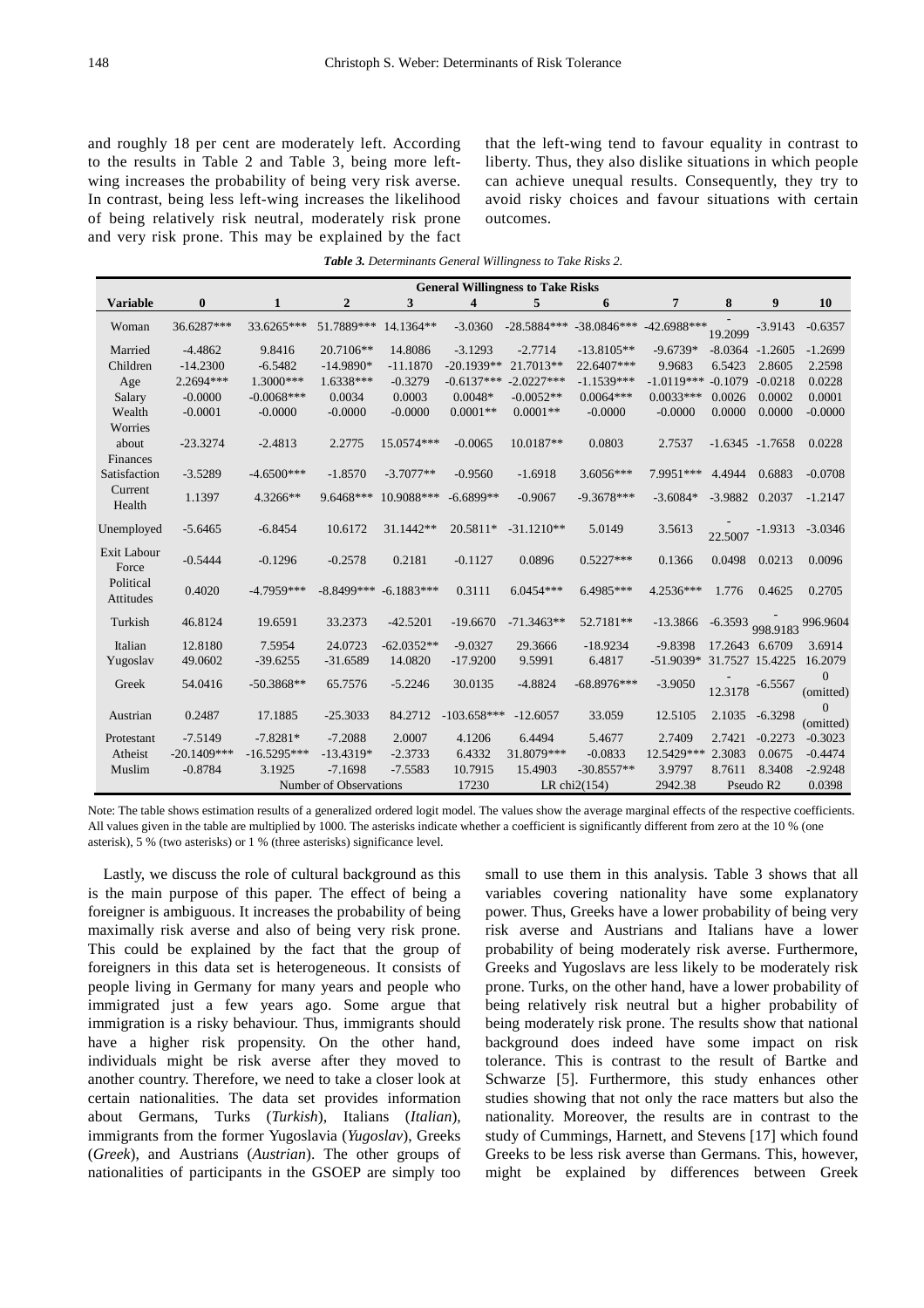participants who emigrated from Greece and Greeks who still live in their home country.

The cultural background is not only defined by someone's nationality but also by his or her religion. Thus, dummies for different religions and denominations are included in this analysis. In the first estimation, dummy variables for being Protestant and being atheist are included. The reference group consists of Catholics, Muslims and Christians with other denominations (Table 2). According to the estimations presented in Table 2, religion is indeed of importance. The results are in line with Benjamin, Choi, and Fisher [7] showing that Protestants (*Protestant*) have a lower probability of being very risk averse. Similarly, being atheist (*Atheist*) decreases the likelihood of being very risk averse. However, atheists are also more likely to be risk neutral and moderately risk prone. Both effects can partly be explained by German history. Being atheist was a risky behaviour in the past as these people were prosecuted. Also Protestants had to fight for their faith and were prosecuted in several regions in which Catholicism was the dominant denomination. In the second estimation (Table 3), we also tested whether being *Muslim* plays a role. It decreased the probability of being moderately risk prone. In contrast to

other studies, this variable seems to have minor importance. This means that the higher risk aversion among Turks cannot solely be explained by their religion. In contrast to the study of Hilary and Hui [26] religiousness is not important in this estimation. Religiosity is measured by the frequency of attending religious services. Higher values mean that people go less often to church. Hence, there is no evidence that more religious people are more risk averse.

The data set does not only provide information about general risk attitudes but also about risk aversion in financial matters (see Table 4). The estimations show very similar results. Contrary to the previous example, educational background is a relevant factor in this context. Having a university degree lowers the likelihood of being completely risk averse. Accordingly, the effect of education seems to depend on the context. Thus, the educational background is more important in the context of financial decision than in the context of general decisions. Life and income satisfaction (*Income Satisfaction*) largely have the same effect. More satisfied people tend to be less risk averse. In contrast to the previous estimation, current health status does not play a role in explaining the attitudes towards financial risk.

*Table 4. Determinants Willingness to Take Risks in Financial Matters.* 

|                        | <b>General Willingness to Take Risks</b> |              |                           |                           |                         |                 |              |                |                       |                                   |               |
|------------------------|------------------------------------------|--------------|---------------------------|---------------------------|-------------------------|-----------------|--------------|----------------|-----------------------|-----------------------------------|---------------|
| <b>Variable</b>        | $\bf{0}$                                 | $\mathbf{1}$ | $\overline{2}$            | 3                         | $\overline{\mathbf{4}}$ | 5               | 6            | $\overline{7}$ | 8                     | 9                                 | 10            |
| Woman                  | 111.5097***                              | 23.8152***   | $-0.8330$                 | $-29.8376*** -24.1800***$ |                         | $-33.9031$      | $-18.5817$   | $-19.1916$     | $-5.7968$             | $-0.5032$                         | $-3.2654$     |
| Married                | $-20.7281$                               | 30.1510***   | 2.0183                    | $-3.4629$                 | $-2.3147$               | 3.3059          | $-2.1737$    | $-4.5396$      | 2.547                 | $-0.0612$                         | $-1.6303$     |
| Children               | $-47.9488***$                            | $-0.842$     | 3.2758                    | 15.6452*                  | 2.8639                  | 21.2823         | 6.0454       | $-1.3377$      | $-0.7164$             | 1.3409                            | $-0.0965$     |
| Age                    | 4.9420***                                | $-0.2238$    | $-1.6235***$              | $-1.1295***$              | $-0.5431***$            | $-1.0767$       | $-0.3032$    | $-0.2178$      | 0.0175                | $-0.0291$                         | 0.1176        |
| Uni                    | $-57.7216**$                             | 5.1841       | 10.6571                   | 2.942                     | 0.0188                  | 25.3064         | 7.1121       | 3.2447         | 5.6183                | $-2.7239$                         | $-0.0209$     |
| Salary                 | $-0.0271$                                | $-0.0026$    | $0.0112***$               | $0.0070***$               | $0.0030***$             | 0.0060          | 0.0026       | 0.0011         | 0.0020                | $-0.0000$                         | 0.0002        |
| Wealth                 | $-0.0008$ ***                            | $-0.0000$    | $0.00038***$              | $0.0002***$               | $0.0002***$             | 0.0001          | 0.0000       | 0.0000         | 0.0000                | 0.0000                            | $-0.0000$     |
| Worries                |                                          |              |                           |                           |                         |                 |              |                |                       |                                   |               |
| about                  | $-41.8039$                               | 2.1031       | 17.0057***                | 12.5989***                | 3.3596                  | 7.9094**        | $-0.1930$    | 4.3347         | $-2.1476$             | $-0.8285$                         | $-0.7836$     |
| Finances               |                                          |              |                           |                           |                         |                 |              |                |                       |                                   |               |
| Satisfaction           | $-1.7245$                                | $-1.2014$    | $-3.2173*$                | 1.5013                    | 0.9916                  | 1.4585          | 1.1296       | 1.1353         | 0.4310                | $-0.3036$                         | 0.2575        |
| Income                 | $-2.9627$                                | $-1.6674$    | 0.2940                    | 0.8389                    | 1.2499                  | 0.8567          | 0.6359       | 0.5174         | 0.5805                | 0.1946                            | $-0.3206$     |
| Satisfaction           |                                          |              |                           |                           |                         |                 |              |                |                       |                                   |               |
| Unemployed             | 59.5558***                               | $-27.1381**$ | $-14.0045$                | $-20.6924*$               | $-3.2836$               | $-4.9445$       | $-5.1374$    | 2.1096         | 7.3270                | 1.8993                            | 4.0863        |
| Exit Labour<br>Force   | $-1.5129$                                | $-0.0623$    | 0.1699                    | $0.4841***$               | $0.2591***$             | 0.03452         | 0.1669       | 0.0708         | 0.0970                | 0.0330                            | 0.0108        |
| Future                 | $-25.2404***$                            | $-4.0622$    | $-0.9797$                 | 7.8503**                  | $7.1771***$             | 6.0501          | 3.8825       | 0.3435         | 3.5843                | 1.027                             | 0.6755        |
| Political<br>Attitudes | $-6.2672$                                | $-6.0187***$ | $-0.9642$                 | $2.4691*$                 | 1.5106                  | 5.7285          | 1.9644       | 1.6405         | 0.1809                | 0.2949                            | 0.1272        |
| Turkish                | 105.8463**                               | $-44.2596$   | $-65.5218***$             | $-44.3263$                | 14.1316                 | 4.4613          | 8.2095       | $-2.3868$      | 20.628                | 4.1591                            | 0.1941        |
| Italian                | 127.077**                                | $-51.3643**$ | $-28.0912$                | $-36.3877$                | $-33.6393$              | $-14.9026$      | 16.6177      | $-6.7851$      | 9.1431                | 12.5342                           | 3.1859        |
| Yugoslav               | 138.5930                                 | $-75.2398$   | $-54.8582$                | $-87.9557**$              | 23.4537                 | 58.2505         | $-8.6622$    | 28.9549        |                       | $-1012.9**$ 997.033*** -2.2742*** |               |
| Greek                  | 83.3916                                  | 84.003       | $-41.7118$                | $-83.3443***$             | $-8.0792$               | $-13.8748$      | 10.9255      | $-1017.4***$   | 989.87***             | $-5.7869$                         | $0$ (omitted) |
| Austrian               | 73.3649                                  | $-33.2721$   | $-11.7658$                | 1.4212                    | 20.3459                 | 6.9696          | $-1022.8***$ | 595.4719       | 380.2476              | $-5.6582$                         | $0$ (omitted) |
| Protestant             | $-5.0535$                                | $-13.6563*$  | 15.2233**                 | 6.6747                    | 3.0637                  | $-5.5498$       | 0.8331       | 1.9709         | $-1.571$              | 0.1817                            | $-1.7545$     |
| Atheist                | $-15.477$                                | $-7.3105$    | 14.5607*                  | 0.4157                    | 0.5568                  | 4.6851          | 0.6533       | 4.7131         | $-0.9218$             | $-0.0203$                         | 0.281         |
| Muslim                 | 11.3717                                  | $-20.0713$   | $-37.1326$                | 15.0113                   | 4.2098                  | 8.8984          | $-7.4781$    | 7.9743         | 0.9953                | 5.1834                            | 2.1687        |
| Service                | $-20.2613**$                             | 6.5136*      | 9.8484***                 | 1.9988                    | 2.4820                  | $-0.4232$       | 0.2161       | 2.627          | $-1.7854$             | $-0.3158$                         | $-0.4216$     |
|                        |                                          |              | Number of<br>Observations | 17230                     |                         | LR chi $2(154)$ | 2619.40      |                | Pseudo R <sub>2</sub> |                                   | 0.0408        |

Note: The table shows estimation results of a generalized ordered logit model. The values show the average marginal effects of the respective coefficients. All values given in the table are multiplied by 1000. The asterisks indicate whether a coefficient is significantly different from zero at the 10 % (one asterisk), 5 % (two asterisks) or 1 % (three asterisks) significance level.

Again, foreigners have a higher probability of being completely risk averse. However, they are also less likely to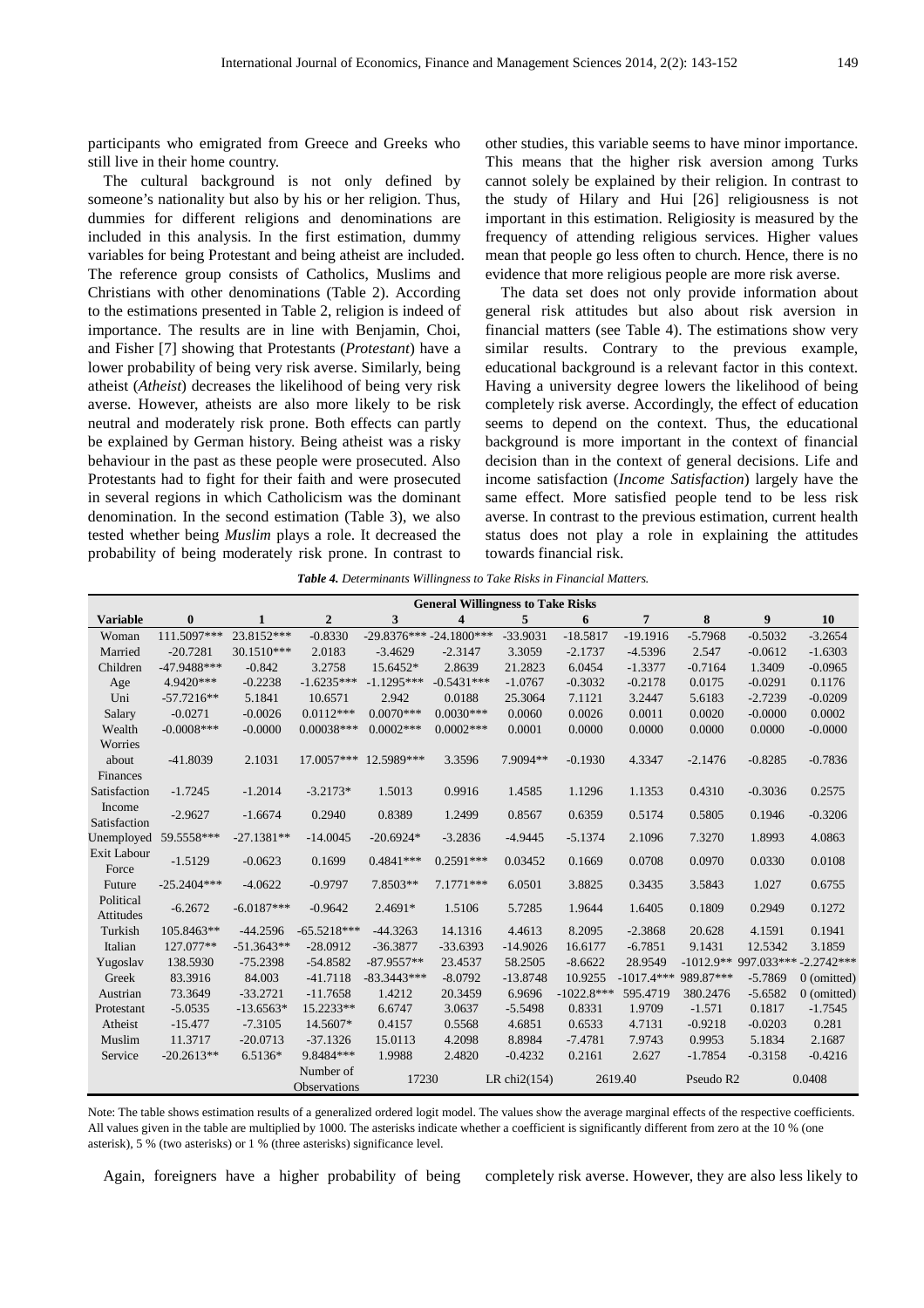be very risk averse (value of 2) and more likely to be risk neutral. Thus, being very risk prone is positively correlated with non-German nationality. The next step is to look more closely at specific nationalities. The effects are ambiguous for Yugoslavs, Greeks, and Italians. However, being Turkish or Italian is positively correlated with being very risk averse. The next question is then whether religion matters in this context. The effect of being Protestant is ambiguous. It decreases the likelihood of having a value of 1 but increases the likelihood of having a value of 2. Atheists, on the other hand, tend to be more risk prone. The coefficients for the dummy for Islamic faith are again not significantly different from zero. In contrast to the previous estimation, religiousness (*Service*) is of importance in this estimation. Thus, religiousness is positively correlated with being completely risk averse but negatively correlated with being very risk averse (values of 1 or 2). Hence, this estimation supports the view that religious people are more risk averse [26]. It is noteworthy that there are hardly any significant variables in the generalized ordered logit model for values above 5. This can mainly be explained by the fact that there are simply very few people in the sample who are highly risk tolerant in financial matters (see Table 1).

The overall significance of the estimation is fairly good. The second model including dummies for nationality performs better than the first model. The model estimating the effects on willingness to take risks in financial matters performs even better than the first two models. We also run estimations for the other variables covering risk tolerance in this data set. The estimations show mainly very similar results confirming the major findings of this study. In addition, Dohmen et al. [49] tested the relationship between answers to the items in the GSOEP and real life decisions with non-participants of the survey. The correlation between the self-assessment and real life risk aversion is fairly high. This means that the self-assessment is a valid instrument to measure someone's risk tolerance. Thus, the results presented in this study can be generalized to other people not taking part in this survey.

## **5. Conclusions**

Risk aversion is an important factor not only in economic situations but also in most life decisions. Thus, the aim of this study was to figure out which determinants can explain different attitudes towards risk. This study showed that women tend to be risk averters. Married individuals are also more likely to be risk averse. Age has the effect that it decreases risk tolerance. Both income and wealth are positively correlated with risk tolerance. Furthermore, the study found several other factors to be important that are not included in other estimations. For instance, people who plan to leave occupation in the following two years are more risk prone. Current health status plays a role in explaining general risk tolerance.

Political attitudes are also of relevance. Being less leftwing is associated with a higher probability of being risk prone.

The main issue of this study was to figure out possible differences in risk tolerance with respect to cultural background. The estimations revealed that both religion and nationality matter for risk aversion. Thus, both Protestants and atheists tend to be less risk averse than people with other religions or denominations. Furthermore, foreigners are less likely to be risk prone. This also applies for specific nationalities. Turks, Italians, Greeks, and Ex-Yugoslavs tend to be more risk averse than others. This partly contradicts the hypothesis that migrants are more risk prone. However, this hypothesis might still hold. The main wave of migration into Germany was in the sixties. Thus, Turks, Italians, and Greeks immigrated several decades ago as guest workers. The participants in this survey are not all of the first generation of migrants. This partly explains why those groups no longer have a higher risk tolerance. Furthermore, Austrians did not have a significantly different risk tolerance to others with the exception of two cases. This can be explained by the fact that, to a large extent, Germans and Austrians share the same culture.

As cultural background does indeed have some impact on risk taking behaviour, one should take these results into consideration if one thinks, for instance, about reforms of the national social pension programme. In general, it could be useful to influence risk attitudes of individuals. The ratio of shareholder, for instance, is relatively low in Germany. However, it is difficult to change people's attitudes towards risk. Studies showed that the effect of financial literacy on risk tolerance is mixed. Thus, it might be useless to improve financial education in order to address specific groups. Furthermore, this study showed that risk tolerance is also influenced by the cultural background. It is therefore even more complicated to address these groups as the cultural background cannot be changed.

The main advantage of this study was that it used a survey with a large amount of participants. Furthermore, it applied a different estimation procedure in order to get more efficient results. The limitations of this study are that the results cannot be generalized to people with a specific nationality not living in Germany. For instance, Greeks and Turks living in their home country live in a different cultural environment. Thus, they might also have different attitudes towards risk with respect to Greeks and Turks living in Germany. Furthermore, the data set only includes information for some national groups. Therefore, it would be interesting to have further estimations with data sets from other countries.

All in all, one has to consider the cultural background if one wants to explain determinants of attitudes towards risks. As risk aversion is of major relevance in everyday life, it is necessary to keep this finding in mind when politicians or academics want to address these groups.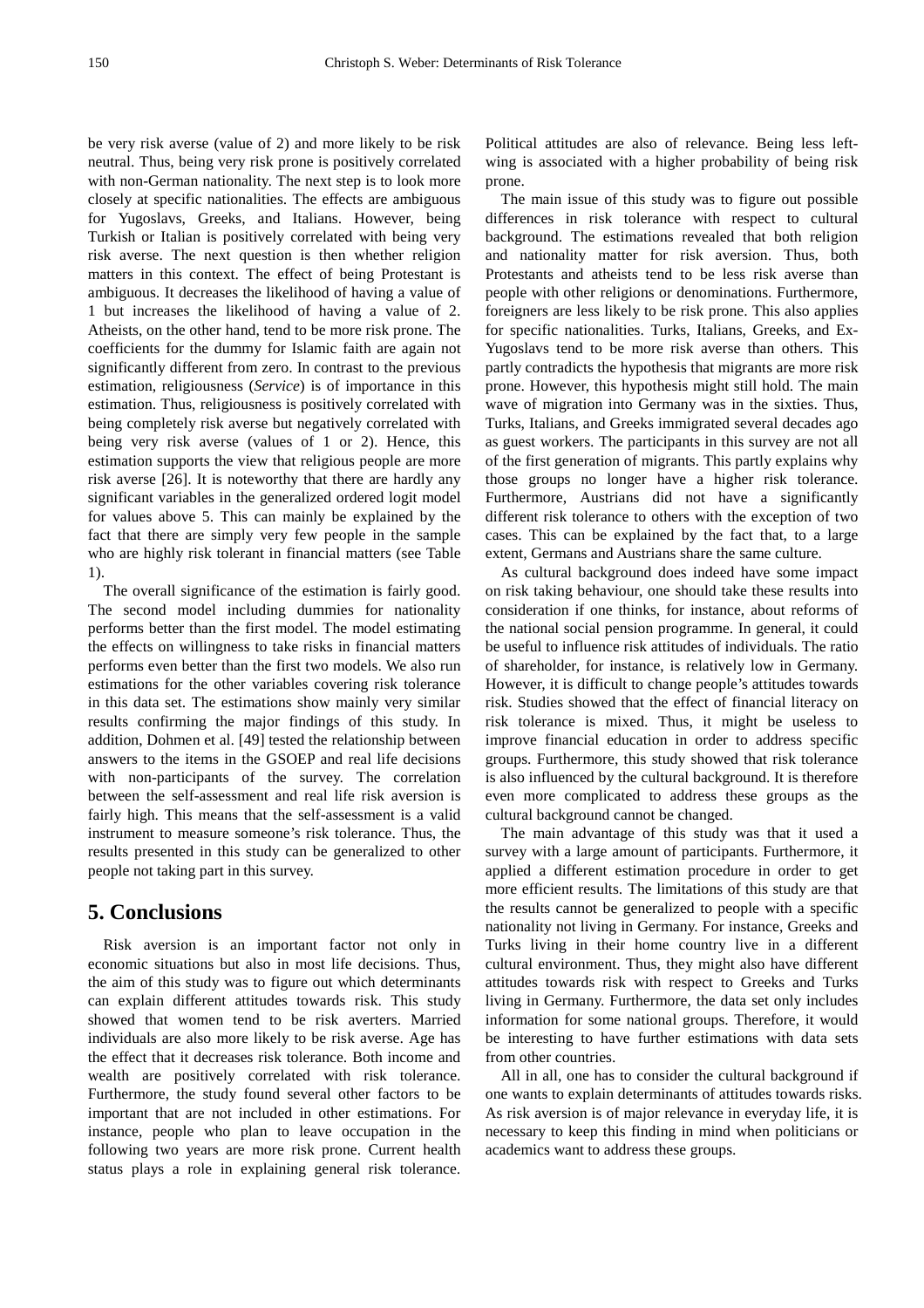# **Acknowledgements**

The data used in this publication were made available by the German Socio-Economic Panel Study (GSOEP) at the German Institute of Economic Research (DIW Berlin), Berlin.

The author wishes to thank Juergen Kaehler and Doris Weck for very useful comments and suggestions.

## **References**

- [1] Agnew, J., P. Balduzzi, and A. Sundén. 2003. "Portfolio Choice and Trading in a Large 401(k) Plan" *The American Economic Review* 93(1): 193-215.
- [2] Arano, K., C. Parker, and R. L. Terry. 2010. "Gender-Based Risk Aversion and Retirement Asset Allocation" *Economic Inquiry* 48(1): 147-155.
- [3] Arrow, K. J. 1971. *Essays in the Theory of Risk-Bearing.* Amsterdam: North-Holland Pub. Co.
- [4] Bajtelsmit, V. L., A. Bernasek, and N. A. Jianakoplos. 1999. "Gender Differences in Defined Contribution Pension Decisions" *Financial Services Review* 8(1): 1–10.
- [5] Bartke, S. and R. Schwarze, 2008. "Risk-Averse by Nation or by Religion? Some Insights on the Determinants of Individual Risk Attitudes" *SOEPpapers* No. 131.
- [6] Benjamin, D. J., J. J. Choi, and A. Strickland. 2010. "Social Identity and Preferences" *The American Economic Review* 100(4): 1913–1928.
- [7] Benjamin, D. J., J. J. Choi, and G. Fisher. 2010. "Religious Identity and Economic Behavior" *NBER Working Paper* No. 15925.
- [8] Bertaut, C. C. 1998. "Stockholding Behavior of U.S. Households: Evidence from the 1983–1989 Survey of Consumer Finances" *The Review of Economics and Statistics* 80(2): 263-275.
- [9] Brant, R. 1990. "Assessing Proportionality in the Proportional Odds Model for Ordinal Logistic Regression" *Biometrics* 46(4): 1171-1178.
- [10] Brown, D. A. 2007. "Pensions and Risk Aversion: The Influence or Race, Ethnicity, and Class on Investor Behavior" *Lewis and Clark Law Review* 11(2): 385-406.
- [11] Brunnermeier, M. K. and S. Nagel. 2008. "Do Wealth Fluctuations Generate Time-Varying Risk Aversion? Micro-Evidence on Individuals' Asset Allocation" *The American Economic Review* 98(3): 713-736.
- [12] Cohen, A. and L. Einav. 2007. "Estimating Risk Preferences from Deductible Choice" *The American Economic Review* 97(3): 745-788.
- [13] Cohn, R. A., W. G. Lewellen, R. Lease, and G. G. Schlarbaum. 2012. "Individual Investor Risk Aversion and Investment Portfolio Composition" *The Journal of Finance* 30(2): 605-620.
- [14] Cole, S. A., A. Paulson, and G. K. Shastry. 2012. "Smart Money: The Effect of Education, Cognitive Ability, and

Financial Literacy on Financial Market Participation" *Harvard Business School Finance Working Paper* No. 09- 071.

- [15] Coleman, S. 2003. "Risk Tolerance and the Investment Behavior of Black and Hispanic Heads of Household" *Financial Counseling and Planning* 14(2): 43-52.
- [16] Croson, R. and U. Gneezy. 2009. "Gender Differences in Preferences" *Journal of Economic Literature* 47(2): 448– 474.
- [17] Cummings, L. L., D. L. Harnett, and O. J. Stevens. 1971. "Risk, Fate, Conciliation and Trust: An International Study of Attitudinal Differences among Executives" *The Academy of Management Journal* 14(3): 285-304.
- [18] Dohmen, T., A. Falk, D. Huffman, and U. Sunde, U. 2010. "Are Risk Aversion and Impatience Related to Cognitive Ability?" *The American Economic Review* 100(3): 1238- 1260.
- [19] Dohmen, T., A. Falk, D. Huffman, U. Sunde, J. Schupp, and G. G. Wagner. 2011. "Individual Risk Attitudes: Measurement, Determinants, and Behavioral Consequences" *Journal of the European Economic Association* 9(3): 522– 550.
- [20] Fan, J. X. and J. J. Xiao. 2006. "Cross-Cultural Differences in Risk Tolerance: A Comparison between Chinese and Americans" *Journal of Personal Finance* 5(3): 54-75.
- [21] Friend, I. and M. E. Blume. 1975. "The Demand for Risky Assets" *The American Economic Review* 65(5): 900-922.
- [22] Grazier, S. and P. J. Sloane. 2008. "Accident Risk, Gender, Family Status and Occupational Choice in the UK" *Labour Economics* 15(5): 938–957.
- [23] Guiso, L. and M. Paiella. 2004. "The Role of Risk Aversion in Predicting Individual Behavior" *CEPR Discussion Paper* 4591.
- [24] Gutter, M. S., J. J. Fox, and C. P. Montalto. 1999. "Racial Differences in Investor Decision Making" *Financial Services Review* 8(3): 149–162.
- [25] Halek, M. and J. G. Eisenhauer. 2001. "Demography of Risk Aversion" *The Journal of Risk and Insurance* 68(1): 1-24.
- [26] Hilary, G. and K. W. Hui. 2009. "Does Religion Matter in Corporate Decision Making in America?" *Journal of Financial Economics* 93(3): 455-473.
- [27] Hsee, C. K. and E. U. Weber. 1999. "Cross-National Differences in Risk Preference and Lay Predictions" *Journal of Behavioral Decision Making* 12(2): 165-179.
- [28] Jaeger, D. A., H. Bonin, T. Dohmen, A. Falk, D. Huffman, and U. Sunde, U. 2010. "Direct Evidence on Risk Attitudes and Migration" *The Review of Economics and Statistics* 92(3): 684-689.
- [29] Levy, H. 1994. "Absolute and Relative Risk Aversion: An Experimental Study" *Journal of Risk and Uncertainty* 8(3): 289-307.
- [30] Miller, A. S. 2000. "Going to Hell in Asia: The Relationship between Risk and Religion in a Cross Cultural Setting" *Review of Religious Research* 42(1): 5-18.